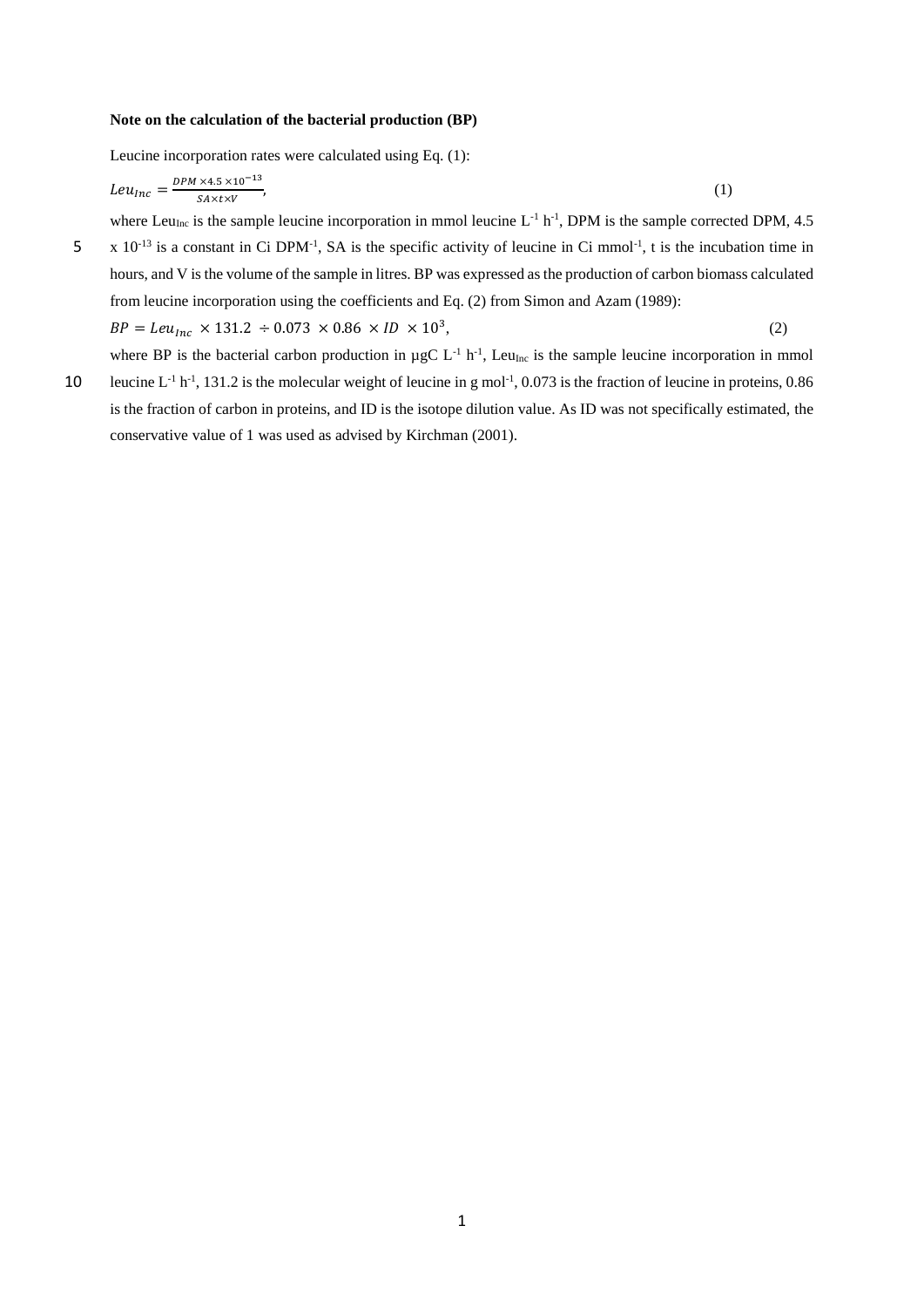**Table S1. Additional limnological data from the winter sampling in 2016, including temperature, dissolved oxygen (DO), pH, conductivity, total phosphorus (TP), total nitrogen (TN), total iron (Fe), dissolved organic carbon (DOC), DOM**  15 **absorption coefficient at 320 nm (a320), DOM specific UV absorbance at 254 nm (SUVA254), DOM spectral slope between 275 and 295 nm (S285), total fluorescence of DOM (Ftot), and the amount of fluorescence for each of the five components retrieved by PARAFAC (C1-C5). Values are given at three depths under the ice cover as sampled on 19 March (over a total water column of about 1.7 m). DOM characteristics of the water collected for the experiment at the surface on 24** 

**March are also given for comparison. Temperature, DO, pH and conductivity profiles were obtained using a**  20 **multiparameter probe (Hydrolab DS5X, OTT HydroMet GmbH, Germany; temperature ± 0.1°C, polarographic DO ±**  0.6 mg  $L^{-1}$ ,  $pH \pm 0.2$  units, conductivity  $\pm 0.001$  mS cm<sup>-1</sup>). Water for the quantification of DOC and DOM properties was filtered in the field on pre-rinsed 0.2-µm cellulose acetate filters. TP, TN, cations and DOC were analysed as **described in (Bouchard et al., 2015). Values of a320, SUVA<sup>254</sup> and S<sup>285</sup> were computed from 250-800 nm absorbance spectra, while the five components of fluorescing DOM were extracted using the PARAFAC model (described in the**  25 **method section of the article).**

|                                                  | Depth under the ice cover (m) |        |                |               |
|--------------------------------------------------|-------------------------------|--------|----------------|---------------|
|                                                  | 19 March                      |        |                | 24 March      |
|                                                  | $0$ (surface)                 | 0.5    | $1.3$ (bottom) | $0$ (surface) |
| Temperature $(^{\circ}C)$                        | 0.5                           | 0.6    | 1.9            | NA.           |
| $DO(mg L-1)$                                     | 0.0                           | 0.0    | 0.0            | NA.           |
| pH                                               | 5.00                          | 5.00   | 5.10           | NA            |
| Conductivity ( $\mu$ S cm <sup>-1</sup> )        | 69                            | 69     | 91             | NA.           |
| TP ( $\mu$ g P L <sup>-1</sup> )                 | 11                            | 21     | 31             | NA.           |
| $TN$ (mg $N L^{-1}$ )                            | 1.25                          | 1.35   | 1.44           | NA.           |
| Fe $(mg L^{-1})$                                 | 3.0                           | 3.1    | 3.9            | NA.           |
| $DOC$ (mgC $L^{-1}$ )                            | 18.3                          | 19.5   | 20.9           | 19.2          |
| $a_{320}$ (m <sup>-1</sup> )                     | 142                           | 157    | 169            | 144           |
| $SUVA254$ (L mgC <sup>-1</sup> m <sup>-1</sup> ) | 6.78                          | 6.98   | 6.85           | 6.51          |
| $S285$ (nm <sup>-1</sup> )                       | 0.0111                        | 0.0109 | 0.0105         | 0.0110        |
| $F_{\text{tot}}(RU)$                             | 4.9                           | 5.5    | 5.2            | 5.0           |
| $Cl$ (RU)                                        | 2.0                           | 2.1    | 2.0            | 1.9           |
| $C2$ (RU)                                        | 1.4                           | 1.6    | 1.6            | 1.4           |
| $C3$ (RU)                                        | 0.6                           | 0.6    | 0.6            | 0.6           |
| $C4$ (RU)                                        | 0.5                           | 0.4    | 0.3            | 0.4           |
| $C5$ (RU)                                        | 0.6                           | 0.7    | 0.8            | 0.7           |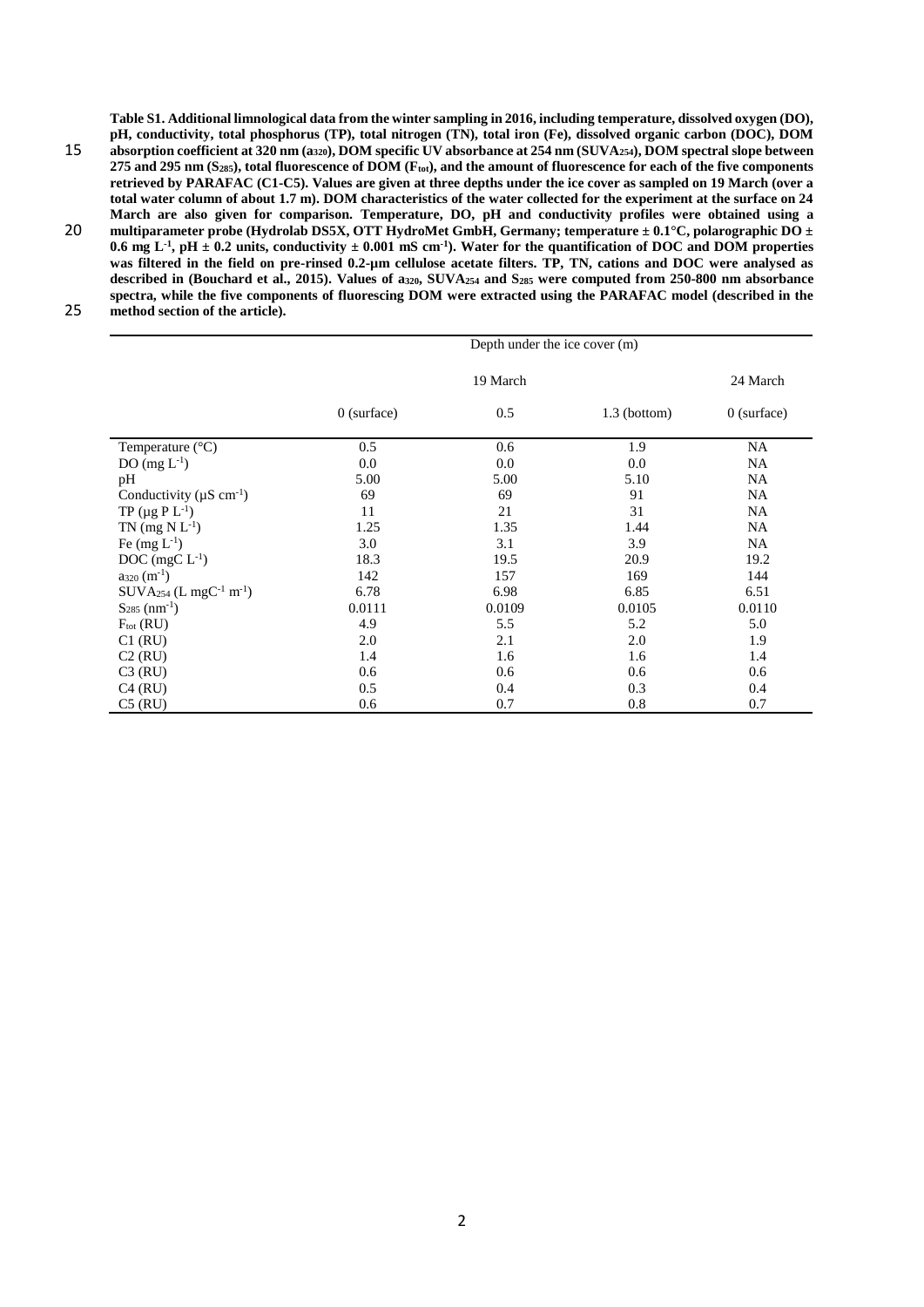| <b>PARAFAC</b><br>component | Excitation<br>peaks<br>(nm) | Emission<br>peaks<br>(nm) | Matching score                   | Examples of matching in literature                                                                                                                                                                                            | Attributed<br>characteristics                   |
|-----------------------------|-----------------------------|---------------------------|----------------------------------|-------------------------------------------------------------------------------------------------------------------------------------------------------------------------------------------------------------------------------|-------------------------------------------------|
| C <sub>1</sub>              | < 250<br>(340)              | 478                       | TCC > 0.95<br>$>$ 30 models      | - Williams et al., 2010: C1, streams<br>- Osburn et al., 2016: C1, coastal and<br>estuarine waters<br>- Yamashita et al., 2010: C1,<br>subtropical wetlands                                                                   | Ubiquitous<br>humic-like,<br>terrestrial origin |
| C <sub>2</sub>              | < 250<br>(310)              | 432                       | 0.90 < TCC <<br>0.95<br>2 models | -Williams et al., 2010: C2, bio-<br>refractory<br>- Søndergaard et al., 2003: C1,<br>wetland and forest drainage waters                                                                                                       | Humic-like<br>terrestrial origin                |
| C <sub>3</sub>              | < 250<br>(300, 390)         | 512                       | TCC > 0.95<br>$>$ 30 models      | - Osburn et al., 2012: C1, estuaries<br>- Stedmon et al., 2007: C2, seawater<br>- Graeber et al., 2012: C2,<br>agricultural, forested and wetland<br>catchments<br>- Kida et al., 2019: C4, Antarctic<br>water, autochthonous | Humic-like,<br>presumable<br>terrestrial origin |
| C <sub>4</sub>              | 270                         | 406                       | 0.90 < TCC <<br>0.95<br>1 model  | - Dainard et al., 2015: C5, Beaufort<br>Sea, photodegradable                                                                                                                                                                  | Humic-like                                      |
| C <sub>5</sub>              | 280<br>(350)                | 444                       | TCC > 0.95<br>4 models           | - Lapierre and del Giorgio, 2014: C3,<br>boreal region, extremely<br>photodegradable<br>- Murphy et al., 2018 : C2, ubiquitous<br>and photodegradable                                                                         | Humic-like                                      |

**Table S2. Description of the five fluorescent components identified with the PARAFAC model. Secondary peaks are indicated in parentheses. The comparison with the literature was done on Openfluor using the criteria of the Tucker congruence coefficient (TCC).**

30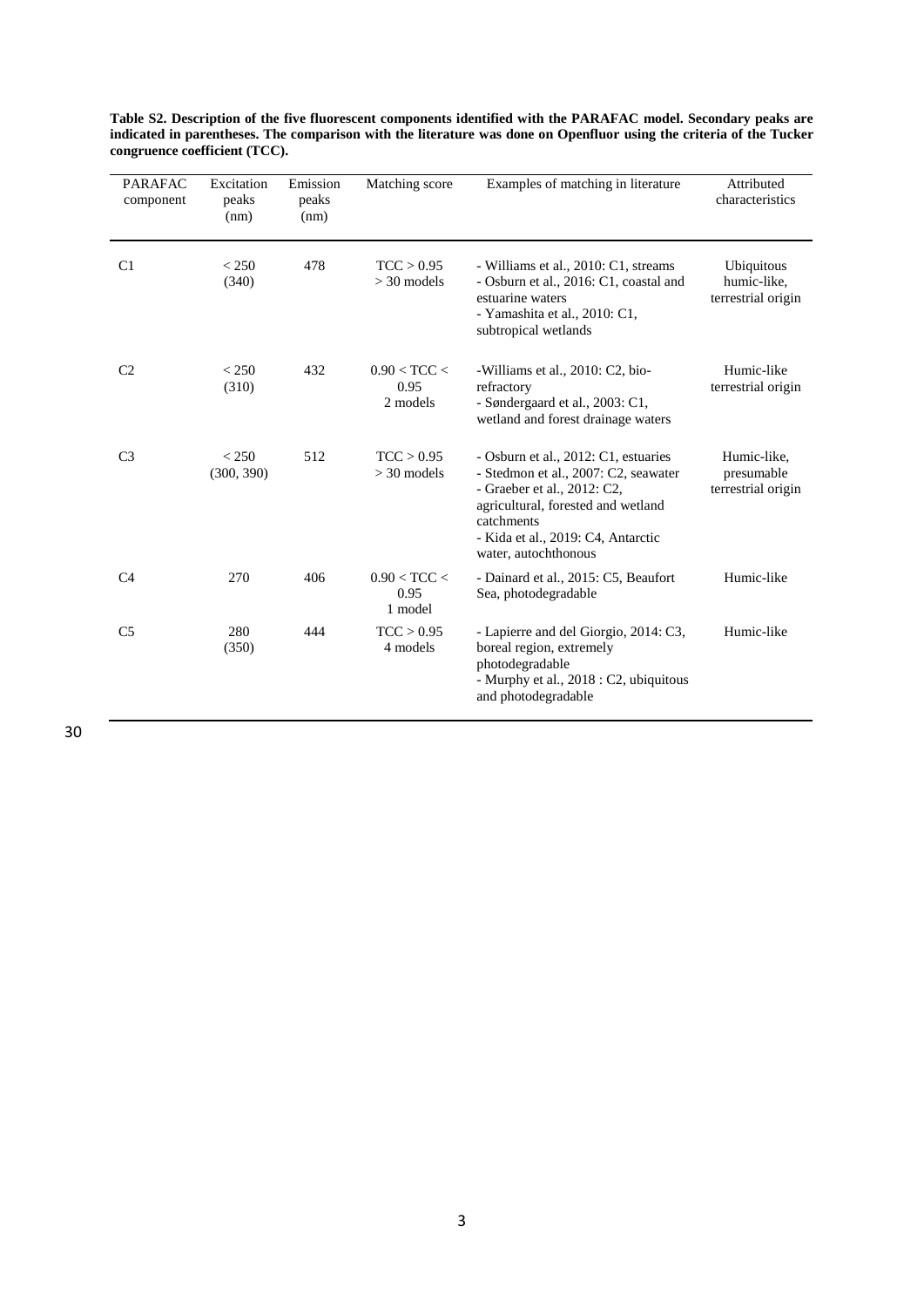| Source of variation       | df | F ratio | P        |
|---------------------------|----|---------|----------|
| $(a)$ DIC                 |    |         |          |
| Time                      | 3  | 13.3    | < 0.0001 |
| Light                     | 1  | 756.4   | < 0.0001 |
| Time*Light                | 3  | 15.0    | < 0.0001 |
| Bacteria                  | 1  | 0.4     | 0.5195   |
| Time*Bacteria             | 3  | 4.3     | 0.0117   |
| Light*Bacteria            | 1  | 17.2    | 0.0002   |
| Time*Light*Bacteria       | 3  | 1.7     | 0.1916   |
|                           |    |         |          |
| $(b)$ DOC                 |    |         |          |
| Time                      | 3  | 232.1   | < 0.0001 |
| Light                     | 1  | 3215.8  | < 0.0001 |
| Time*Light                | 3  | 165.0   | < 0.0001 |
| Bacteria                  | 1  | 6.0     | 0.0201   |
| Time*Bacteria             | 3  | 3.9     | 0.0172   |
| Light*Bacteria            | 1  | 44.7    | < 0.0001 |
| Time*Light*Bacteria       | 3  | 5.2     | 0.0050   |
| $(c)$ a <sub>320</sub>    |    |         |          |
| Time                      | 3  | 124.3   | < 0.0001 |
| Light                     | 1  | 2333.8  | < 0.0001 |
|                           | 3  | 106.4   |          |
| Time*Light                |    | 15.5    | < 0.0001 |
| Bacteria                  | 1  |         | 0.0004   |
| Time*Bacteria             | 3  | 2.9     | 0.0499   |
| Light*Bacteria            | 1  | 9.0     | 0.0052   |
| Time*Light*Bacteria       | 3  | 4.9     | 0.0062   |
| $(d)$ S <sub>285</sub>    |    |         |          |
| Time                      | 3  | 53.0    | < 0.0001 |
| Light                     | 1  | 2127.0  | < 0.0001 |
| Time*Light                | 3  | 51.0    | < 0.0001 |
| Bacteria                  | 1  | 6.3     | 0.0177   |
| Time*Bacteria             | 3  | 1.7     | 0.1796   |
| Light*Bacteria            | 1  | 6.1     | 0.0189   |
| Time*Light*Bacteria       | 3  | 2.2     | 0.1117   |
| $(e)$ SUVA <sub>254</sub> |    |         |          |
| Time                      | 3  | 16.0    | < 0.0001 |
| Light                     | 1  | 13.8    | 0.0008   |
| Time*Light                | 3  | 28.3    | < 0.0001 |
| Bacteria                  | 1  | 60.2    | < 0.0001 |
| Time*Bacteria             | 3  | 5.0     | 0.0059   |
| Light*Bacteria            | 1  | 84.3    | < 0.0001 |
| Time*Light*Bacteria       | 3  | 9.1     | 0.0002   |
|                           |    |         |          |
| $(f)$ $F_{\text{tot}}$    |    |         |          |
| Time                      | 3  | 274.2   | < 0.0001 |
| Light                     | 1  | 21037.9 | < 0.0001 |
| Time*Light                | 3  | 689.0   | < 0.0001 |
| Bacteria                  | 1  | 147.9   | < 0.0001 |
| Time*Bacteria             | 3  | 1.9     | 0.1504   |
| Light*Bacteria            | 1  | 143.3   | < 0.0001 |
| Time*Light*Bacteria       | 3  | 1.6     | 0.2084   |
| $(g)$ C1                  |    |         |          |
| Time                      | 3  | 57.6    | < 0.0001 |
| Light                     | 1  | 2983.0  | < 0.0001 |
| Time*Light                | 3  | 129.9   | < 0.0001 |
| Bacteria                  | 1  | 36.1    | < 0.0001 |
| Time*Bacteria             | 3  | 2.1     | 0.1143   |
| Light*Bacteria            | 1  | 37.9    | < 0.0001 |
| Time*Light*Bacteria       | 3  | 1.4     | 0.2649   |

**Table S3. Summary of the ANOVAs showing the effects of the full factorial design, including factors Time, Light and Bacteria for all variables of interest.**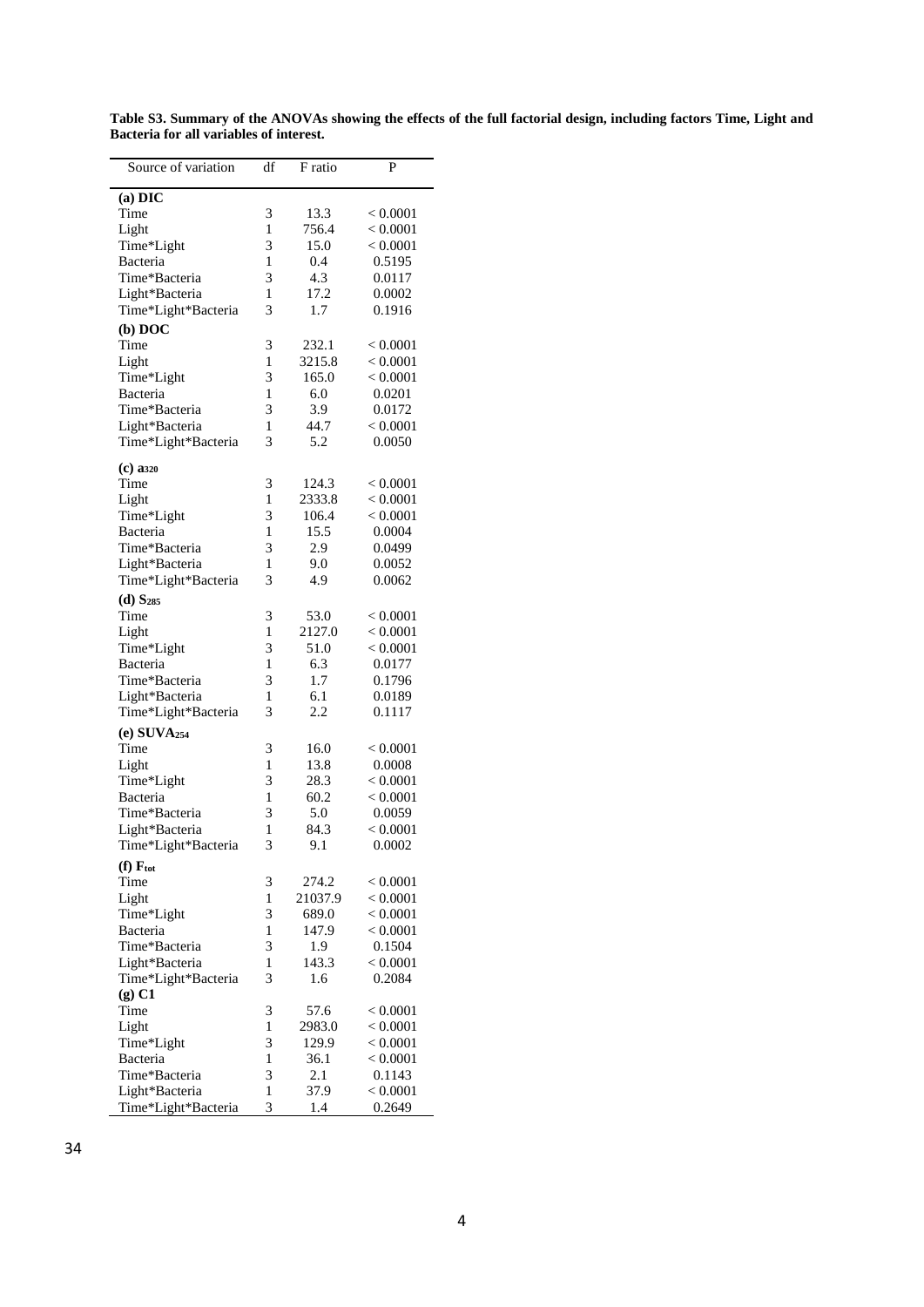## 35 **Table S3. Continued.**

| $(h)$ C <sub>2</sub><br>Time<br>3<br>102.1<br>< 0.0001<br>1<br>3253.4<br>Light<br>< 0.0001<br>3<br>Time*Light<br>228.7<br>< 0.0001<br>Bacteria<br>1<br>69.8<br>< 0.0001<br>3<br>Time*Bacteria<br>2.0<br>0.1368<br>1<br>147.0<br>Light*Bacteria<br>< 0.0001<br>Time*Light*Bacteria<br>3<br>2.2<br>0.1064<br>(i) C3<br>3<br>237.1<br>Time<br>< 0.0001<br>1<br>35475.3<br>< 0.0001<br>Light<br>Time*Light<br>3<br>583.0<br>< 0.0001<br>Bacteria<br>1<br>20.4<br>< 0.0001<br>3<br>Time*Bacteria<br>$0.8\,$<br>0.5099<br>Light*Bacteria<br>1<br>8.8<br>0.0057<br>3<br>Time*Light*Bacteria<br>5.4<br>0.0042<br>$(j)$ C <sub>4</sub><br>3<br>Time<br>< 0.0001<br>89.9<br>1<br>187.3<br>< 0.0001<br>Light<br>Time*Light<br>3<br>46.1<br>< 0.0001<br>Bacteria<br>1<br>39.5<br>< 0.0001<br>3<br>Time*Bacteria<br>0.8<br>0.4884<br>1<br>69.1<br>Light*Bacteria<br>< 0.0001<br>Time*Light*Bacteria<br>3<br>2.9<br>0.0510<br>$(k)$ C5<br>Time<br>3<br>17.7<br>< 0.0001<br>1<br>5731.8<br>Light<br>< 0.0001<br>3<br>Time*Light<br>77.5<br>< 0.0001<br>Bacteria<br>1<br>0.1<br>0.8325<br>3<br>Time*Bacteria<br>1.8<br>0.1734<br>Light*Bacteria<br>1<br>2.6<br>0.1180<br>3<br>Time*Light*Bacteria<br>1.4<br>0.2657<br>$(l)$ $BA$<br>3<br>42.5<br>< 0.0001<br>Time<br>1<br>352.8<br>< 0.0001<br>Light<br>3<br>Time*Light<br>< 0.0001<br>36.8<br>1<br>68.1<br>Bacteria<br>< 0.0001<br>Time*Bacteria<br>3<br>69.7<br>< 0.0001<br>1<br>93.5<br>< 0.0001<br>Light*Bacteria<br>Time*Light*Bacteria<br>3<br>46.2<br>< 0.0001<br>$(n)$ BP<br>3<br>Time<br>1.3<br>0.2652<br>Light<br>1<br>39.0<br>< 0.0001<br>3<br>Time*Light<br>0.1<br>0.8297<br>Bacteria<br>1<br>77.6<br>< 0.0001<br>3<br>Time*Bacteria<br>10.3<br>0.0058<br>Light*Bacteria<br>1<br>$0.8\,$<br>0.3872<br>3<br>Time*Light*Bacteria<br>1.7<br>0.2143<br>(o) Normalized BP<br>3<br>13.5<br>0.0023<br>Time<br>1<br>Light<br>0.1<br>0.8281<br>3<br>0.2<br>Time*Light<br>0.6648<br>1<br>33.8<br>< 0.0001<br>Bacteria<br>3<br>7.0<br>Time*Bacteria<br>0.0184 | Source of variation | df | F ratio | P      |
|------------------------------------------------------------------------------------------------------------------------------------------------------------------------------------------------------------------------------------------------------------------------------------------------------------------------------------------------------------------------------------------------------------------------------------------------------------------------------------------------------------------------------------------------------------------------------------------------------------------------------------------------------------------------------------------------------------------------------------------------------------------------------------------------------------------------------------------------------------------------------------------------------------------------------------------------------------------------------------------------------------------------------------------------------------------------------------------------------------------------------------------------------------------------------------------------------------------------------------------------------------------------------------------------------------------------------------------------------------------------------------------------------------------------------------------------------------------------------------------------------------------------------------------------------------------------------------------------------------------------------------------------------------------------------------------------------------------------------------------------------------------------------------------------------------------------------------------------------------------------------------------------------------------------------------------------------------------------------------------------|---------------------|----|---------|--------|
|                                                                                                                                                                                                                                                                                                                                                                                                                                                                                                                                                                                                                                                                                                                                                                                                                                                                                                                                                                                                                                                                                                                                                                                                                                                                                                                                                                                                                                                                                                                                                                                                                                                                                                                                                                                                                                                                                                                                                                                                |                     |    |         |        |
|                                                                                                                                                                                                                                                                                                                                                                                                                                                                                                                                                                                                                                                                                                                                                                                                                                                                                                                                                                                                                                                                                                                                                                                                                                                                                                                                                                                                                                                                                                                                                                                                                                                                                                                                                                                                                                                                                                                                                                                                |                     |    |         |        |
|                                                                                                                                                                                                                                                                                                                                                                                                                                                                                                                                                                                                                                                                                                                                                                                                                                                                                                                                                                                                                                                                                                                                                                                                                                                                                                                                                                                                                                                                                                                                                                                                                                                                                                                                                                                                                                                                                                                                                                                                |                     |    |         |        |
|                                                                                                                                                                                                                                                                                                                                                                                                                                                                                                                                                                                                                                                                                                                                                                                                                                                                                                                                                                                                                                                                                                                                                                                                                                                                                                                                                                                                                                                                                                                                                                                                                                                                                                                                                                                                                                                                                                                                                                                                |                     |    |         |        |
|                                                                                                                                                                                                                                                                                                                                                                                                                                                                                                                                                                                                                                                                                                                                                                                                                                                                                                                                                                                                                                                                                                                                                                                                                                                                                                                                                                                                                                                                                                                                                                                                                                                                                                                                                                                                                                                                                                                                                                                                |                     |    |         |        |
|                                                                                                                                                                                                                                                                                                                                                                                                                                                                                                                                                                                                                                                                                                                                                                                                                                                                                                                                                                                                                                                                                                                                                                                                                                                                                                                                                                                                                                                                                                                                                                                                                                                                                                                                                                                                                                                                                                                                                                                                |                     |    |         |        |
|                                                                                                                                                                                                                                                                                                                                                                                                                                                                                                                                                                                                                                                                                                                                                                                                                                                                                                                                                                                                                                                                                                                                                                                                                                                                                                                                                                                                                                                                                                                                                                                                                                                                                                                                                                                                                                                                                                                                                                                                |                     |    |         |        |
|                                                                                                                                                                                                                                                                                                                                                                                                                                                                                                                                                                                                                                                                                                                                                                                                                                                                                                                                                                                                                                                                                                                                                                                                                                                                                                                                                                                                                                                                                                                                                                                                                                                                                                                                                                                                                                                                                                                                                                                                |                     |    |         |        |
|                                                                                                                                                                                                                                                                                                                                                                                                                                                                                                                                                                                                                                                                                                                                                                                                                                                                                                                                                                                                                                                                                                                                                                                                                                                                                                                                                                                                                                                                                                                                                                                                                                                                                                                                                                                                                                                                                                                                                                                                |                     |    |         |        |
|                                                                                                                                                                                                                                                                                                                                                                                                                                                                                                                                                                                                                                                                                                                                                                                                                                                                                                                                                                                                                                                                                                                                                                                                                                                                                                                                                                                                                                                                                                                                                                                                                                                                                                                                                                                                                                                                                                                                                                                                |                     |    |         |        |
|                                                                                                                                                                                                                                                                                                                                                                                                                                                                                                                                                                                                                                                                                                                                                                                                                                                                                                                                                                                                                                                                                                                                                                                                                                                                                                                                                                                                                                                                                                                                                                                                                                                                                                                                                                                                                                                                                                                                                                                                |                     |    |         |        |
|                                                                                                                                                                                                                                                                                                                                                                                                                                                                                                                                                                                                                                                                                                                                                                                                                                                                                                                                                                                                                                                                                                                                                                                                                                                                                                                                                                                                                                                                                                                                                                                                                                                                                                                                                                                                                                                                                                                                                                                                |                     |    |         |        |
|                                                                                                                                                                                                                                                                                                                                                                                                                                                                                                                                                                                                                                                                                                                                                                                                                                                                                                                                                                                                                                                                                                                                                                                                                                                                                                                                                                                                                                                                                                                                                                                                                                                                                                                                                                                                                                                                                                                                                                                                |                     |    |         |        |
|                                                                                                                                                                                                                                                                                                                                                                                                                                                                                                                                                                                                                                                                                                                                                                                                                                                                                                                                                                                                                                                                                                                                                                                                                                                                                                                                                                                                                                                                                                                                                                                                                                                                                                                                                                                                                                                                                                                                                                                                |                     |    |         |        |
|                                                                                                                                                                                                                                                                                                                                                                                                                                                                                                                                                                                                                                                                                                                                                                                                                                                                                                                                                                                                                                                                                                                                                                                                                                                                                                                                                                                                                                                                                                                                                                                                                                                                                                                                                                                                                                                                                                                                                                                                |                     |    |         |        |
|                                                                                                                                                                                                                                                                                                                                                                                                                                                                                                                                                                                                                                                                                                                                                                                                                                                                                                                                                                                                                                                                                                                                                                                                                                                                                                                                                                                                                                                                                                                                                                                                                                                                                                                                                                                                                                                                                                                                                                                                |                     |    |         |        |
|                                                                                                                                                                                                                                                                                                                                                                                                                                                                                                                                                                                                                                                                                                                                                                                                                                                                                                                                                                                                                                                                                                                                                                                                                                                                                                                                                                                                                                                                                                                                                                                                                                                                                                                                                                                                                                                                                                                                                                                                |                     |    |         |        |
|                                                                                                                                                                                                                                                                                                                                                                                                                                                                                                                                                                                                                                                                                                                                                                                                                                                                                                                                                                                                                                                                                                                                                                                                                                                                                                                                                                                                                                                                                                                                                                                                                                                                                                                                                                                                                                                                                                                                                                                                |                     |    |         |        |
|                                                                                                                                                                                                                                                                                                                                                                                                                                                                                                                                                                                                                                                                                                                                                                                                                                                                                                                                                                                                                                                                                                                                                                                                                                                                                                                                                                                                                                                                                                                                                                                                                                                                                                                                                                                                                                                                                                                                                                                                |                     |    |         |        |
|                                                                                                                                                                                                                                                                                                                                                                                                                                                                                                                                                                                                                                                                                                                                                                                                                                                                                                                                                                                                                                                                                                                                                                                                                                                                                                                                                                                                                                                                                                                                                                                                                                                                                                                                                                                                                                                                                                                                                                                                |                     |    |         |        |
|                                                                                                                                                                                                                                                                                                                                                                                                                                                                                                                                                                                                                                                                                                                                                                                                                                                                                                                                                                                                                                                                                                                                                                                                                                                                                                                                                                                                                                                                                                                                                                                                                                                                                                                                                                                                                                                                                                                                                                                                |                     |    |         |        |
|                                                                                                                                                                                                                                                                                                                                                                                                                                                                                                                                                                                                                                                                                                                                                                                                                                                                                                                                                                                                                                                                                                                                                                                                                                                                                                                                                                                                                                                                                                                                                                                                                                                                                                                                                                                                                                                                                                                                                                                                |                     |    |         |        |
|                                                                                                                                                                                                                                                                                                                                                                                                                                                                                                                                                                                                                                                                                                                                                                                                                                                                                                                                                                                                                                                                                                                                                                                                                                                                                                                                                                                                                                                                                                                                                                                                                                                                                                                                                                                                                                                                                                                                                                                                |                     |    |         |        |
|                                                                                                                                                                                                                                                                                                                                                                                                                                                                                                                                                                                                                                                                                                                                                                                                                                                                                                                                                                                                                                                                                                                                                                                                                                                                                                                                                                                                                                                                                                                                                                                                                                                                                                                                                                                                                                                                                                                                                                                                |                     |    |         |        |
|                                                                                                                                                                                                                                                                                                                                                                                                                                                                                                                                                                                                                                                                                                                                                                                                                                                                                                                                                                                                                                                                                                                                                                                                                                                                                                                                                                                                                                                                                                                                                                                                                                                                                                                                                                                                                                                                                                                                                                                                |                     |    |         |        |
|                                                                                                                                                                                                                                                                                                                                                                                                                                                                                                                                                                                                                                                                                                                                                                                                                                                                                                                                                                                                                                                                                                                                                                                                                                                                                                                                                                                                                                                                                                                                                                                                                                                                                                                                                                                                                                                                                                                                                                                                |                     |    |         |        |
|                                                                                                                                                                                                                                                                                                                                                                                                                                                                                                                                                                                                                                                                                                                                                                                                                                                                                                                                                                                                                                                                                                                                                                                                                                                                                                                                                                                                                                                                                                                                                                                                                                                                                                                                                                                                                                                                                                                                                                                                |                     |    |         |        |
|                                                                                                                                                                                                                                                                                                                                                                                                                                                                                                                                                                                                                                                                                                                                                                                                                                                                                                                                                                                                                                                                                                                                                                                                                                                                                                                                                                                                                                                                                                                                                                                                                                                                                                                                                                                                                                                                                                                                                                                                |                     |    |         |        |
|                                                                                                                                                                                                                                                                                                                                                                                                                                                                                                                                                                                                                                                                                                                                                                                                                                                                                                                                                                                                                                                                                                                                                                                                                                                                                                                                                                                                                                                                                                                                                                                                                                                                                                                                                                                                                                                                                                                                                                                                |                     |    |         |        |
|                                                                                                                                                                                                                                                                                                                                                                                                                                                                                                                                                                                                                                                                                                                                                                                                                                                                                                                                                                                                                                                                                                                                                                                                                                                                                                                                                                                                                                                                                                                                                                                                                                                                                                                                                                                                                                                                                                                                                                                                |                     |    |         |        |
|                                                                                                                                                                                                                                                                                                                                                                                                                                                                                                                                                                                                                                                                                                                                                                                                                                                                                                                                                                                                                                                                                                                                                                                                                                                                                                                                                                                                                                                                                                                                                                                                                                                                                                                                                                                                                                                                                                                                                                                                |                     |    |         |        |
|                                                                                                                                                                                                                                                                                                                                                                                                                                                                                                                                                                                                                                                                                                                                                                                                                                                                                                                                                                                                                                                                                                                                                                                                                                                                                                                                                                                                                                                                                                                                                                                                                                                                                                                                                                                                                                                                                                                                                                                                |                     |    |         |        |
|                                                                                                                                                                                                                                                                                                                                                                                                                                                                                                                                                                                                                                                                                                                                                                                                                                                                                                                                                                                                                                                                                                                                                                                                                                                                                                                                                                                                                                                                                                                                                                                                                                                                                                                                                                                                                                                                                                                                                                                                |                     |    |         |        |
|                                                                                                                                                                                                                                                                                                                                                                                                                                                                                                                                                                                                                                                                                                                                                                                                                                                                                                                                                                                                                                                                                                                                                                                                                                                                                                                                                                                                                                                                                                                                                                                                                                                                                                                                                                                                                                                                                                                                                                                                |                     |    |         |        |
|                                                                                                                                                                                                                                                                                                                                                                                                                                                                                                                                                                                                                                                                                                                                                                                                                                                                                                                                                                                                                                                                                                                                                                                                                                                                                                                                                                                                                                                                                                                                                                                                                                                                                                                                                                                                                                                                                                                                                                                                |                     |    |         |        |
|                                                                                                                                                                                                                                                                                                                                                                                                                                                                                                                                                                                                                                                                                                                                                                                                                                                                                                                                                                                                                                                                                                                                                                                                                                                                                                                                                                                                                                                                                                                                                                                                                                                                                                                                                                                                                                                                                                                                                                                                |                     |    |         |        |
|                                                                                                                                                                                                                                                                                                                                                                                                                                                                                                                                                                                                                                                                                                                                                                                                                                                                                                                                                                                                                                                                                                                                                                                                                                                                                                                                                                                                                                                                                                                                                                                                                                                                                                                                                                                                                                                                                                                                                                                                |                     |    |         |        |
|                                                                                                                                                                                                                                                                                                                                                                                                                                                                                                                                                                                                                                                                                                                                                                                                                                                                                                                                                                                                                                                                                                                                                                                                                                                                                                                                                                                                                                                                                                                                                                                                                                                                                                                                                                                                                                                                                                                                                                                                |                     |    |         |        |
|                                                                                                                                                                                                                                                                                                                                                                                                                                                                                                                                                                                                                                                                                                                                                                                                                                                                                                                                                                                                                                                                                                                                                                                                                                                                                                                                                                                                                                                                                                                                                                                                                                                                                                                                                                                                                                                                                                                                                                                                |                     |    |         |        |
|                                                                                                                                                                                                                                                                                                                                                                                                                                                                                                                                                                                                                                                                                                                                                                                                                                                                                                                                                                                                                                                                                                                                                                                                                                                                                                                                                                                                                                                                                                                                                                                                                                                                                                                                                                                                                                                                                                                                                                                                |                     |    |         |        |
|                                                                                                                                                                                                                                                                                                                                                                                                                                                                                                                                                                                                                                                                                                                                                                                                                                                                                                                                                                                                                                                                                                                                                                                                                                                                                                                                                                                                                                                                                                                                                                                                                                                                                                                                                                                                                                                                                                                                                                                                |                     |    |         |        |
|                                                                                                                                                                                                                                                                                                                                                                                                                                                                                                                                                                                                                                                                                                                                                                                                                                                                                                                                                                                                                                                                                                                                                                                                                                                                                                                                                                                                                                                                                                                                                                                                                                                                                                                                                                                                                                                                                                                                                                                                |                     |    |         |        |
|                                                                                                                                                                                                                                                                                                                                                                                                                                                                                                                                                                                                                                                                                                                                                                                                                                                                                                                                                                                                                                                                                                                                                                                                                                                                                                                                                                                                                                                                                                                                                                                                                                                                                                                                                                                                                                                                                                                                                                                                |                     |    |         |        |
|                                                                                                                                                                                                                                                                                                                                                                                                                                                                                                                                                                                                                                                                                                                                                                                                                                                                                                                                                                                                                                                                                                                                                                                                                                                                                                                                                                                                                                                                                                                                                                                                                                                                                                                                                                                                                                                                                                                                                                                                |                     |    |         |        |
|                                                                                                                                                                                                                                                                                                                                                                                                                                                                                                                                                                                                                                                                                                                                                                                                                                                                                                                                                                                                                                                                                                                                                                                                                                                                                                                                                                                                                                                                                                                                                                                                                                                                                                                                                                                                                                                                                                                                                                                                |                     |    |         |        |
|                                                                                                                                                                                                                                                                                                                                                                                                                                                                                                                                                                                                                                                                                                                                                                                                                                                                                                                                                                                                                                                                                                                                                                                                                                                                                                                                                                                                                                                                                                                                                                                                                                                                                                                                                                                                                                                                                                                                                                                                |                     |    |         |        |
|                                                                                                                                                                                                                                                                                                                                                                                                                                                                                                                                                                                                                                                                                                                                                                                                                                                                                                                                                                                                                                                                                                                                                                                                                                                                                                                                                                                                                                                                                                                                                                                                                                                                                                                                                                                                                                                                                                                                                                                                |                     |    |         |        |
|                                                                                                                                                                                                                                                                                                                                                                                                                                                                                                                                                                                                                                                                                                                                                                                                                                                                                                                                                                                                                                                                                                                                                                                                                                                                                                                                                                                                                                                                                                                                                                                                                                                                                                                                                                                                                                                                                                                                                                                                |                     |    |         |        |
|                                                                                                                                                                                                                                                                                                                                                                                                                                                                                                                                                                                                                                                                                                                                                                                                                                                                                                                                                                                                                                                                                                                                                                                                                                                                                                                                                                                                                                                                                                                                                                                                                                                                                                                                                                                                                                                                                                                                                                                                |                     |    |         |        |
|                                                                                                                                                                                                                                                                                                                                                                                                                                                                                                                                                                                                                                                                                                                                                                                                                                                                                                                                                                                                                                                                                                                                                                                                                                                                                                                                                                                                                                                                                                                                                                                                                                                                                                                                                                                                                                                                                                                                                                                                |                     |    |         |        |
|                                                                                                                                                                                                                                                                                                                                                                                                                                                                                                                                                                                                                                                                                                                                                                                                                                                                                                                                                                                                                                                                                                                                                                                                                                                                                                                                                                                                                                                                                                                                                                                                                                                                                                                                                                                                                                                                                                                                                                                                |                     |    |         |        |
|                                                                                                                                                                                                                                                                                                                                                                                                                                                                                                                                                                                                                                                                                                                                                                                                                                                                                                                                                                                                                                                                                                                                                                                                                                                                                                                                                                                                                                                                                                                                                                                                                                                                                                                                                                                                                                                                                                                                                                                                |                     |    |         |        |
|                                                                                                                                                                                                                                                                                                                                                                                                                                                                                                                                                                                                                                                                                                                                                                                                                                                                                                                                                                                                                                                                                                                                                                                                                                                                                                                                                                                                                                                                                                                                                                                                                                                                                                                                                                                                                                                                                                                                                                                                |                     |    |         |        |
|                                                                                                                                                                                                                                                                                                                                                                                                                                                                                                                                                                                                                                                                                                                                                                                                                                                                                                                                                                                                                                                                                                                                                                                                                                                                                                                                                                                                                                                                                                                                                                                                                                                                                                                                                                                                                                                                                                                                                                                                |                     |    |         |        |
|                                                                                                                                                                                                                                                                                                                                                                                                                                                                                                                                                                                                                                                                                                                                                                                                                                                                                                                                                                                                                                                                                                                                                                                                                                                                                                                                                                                                                                                                                                                                                                                                                                                                                                                                                                                                                                                                                                                                                                                                |                     |    |         |        |
|                                                                                                                                                                                                                                                                                                                                                                                                                                                                                                                                                                                                                                                                                                                                                                                                                                                                                                                                                                                                                                                                                                                                                                                                                                                                                                                                                                                                                                                                                                                                                                                                                                                                                                                                                                                                                                                                                                                                                                                                |                     |    |         |        |
|                                                                                                                                                                                                                                                                                                                                                                                                                                                                                                                                                                                                                                                                                                                                                                                                                                                                                                                                                                                                                                                                                                                                                                                                                                                                                                                                                                                                                                                                                                                                                                                                                                                                                                                                                                                                                                                                                                                                                                                                |                     |    |         |        |
|                                                                                                                                                                                                                                                                                                                                                                                                                                                                                                                                                                                                                                                                                                                                                                                                                                                                                                                                                                                                                                                                                                                                                                                                                                                                                                                                                                                                                                                                                                                                                                                                                                                                                                                                                                                                                                                                                                                                                                                                |                     |    |         |        |
|                                                                                                                                                                                                                                                                                                                                                                                                                                                                                                                                                                                                                                                                                                                                                                                                                                                                                                                                                                                                                                                                                                                                                                                                                                                                                                                                                                                                                                                                                                                                                                                                                                                                                                                                                                                                                                                                                                                                                                                                |                     |    |         |        |
|                                                                                                                                                                                                                                                                                                                                                                                                                                                                                                                                                                                                                                                                                                                                                                                                                                                                                                                                                                                                                                                                                                                                                                                                                                                                                                                                                                                                                                                                                                                                                                                                                                                                                                                                                                                                                                                                                                                                                                                                | Light*Bacteria      | 1  | 0.1     | 0.8198 |
| 3<br>Time*Light*Bacteria<br>5.9<br>0.0285                                                                                                                                                                                                                                                                                                                                                                                                                                                                                                                                                                                                                                                                                                                                                                                                                                                                                                                                                                                                                                                                                                                                                                                                                                                                                                                                                                                                                                                                                                                                                                                                                                                                                                                                                                                                                                                                                                                                                      |                     |    |         |        |

36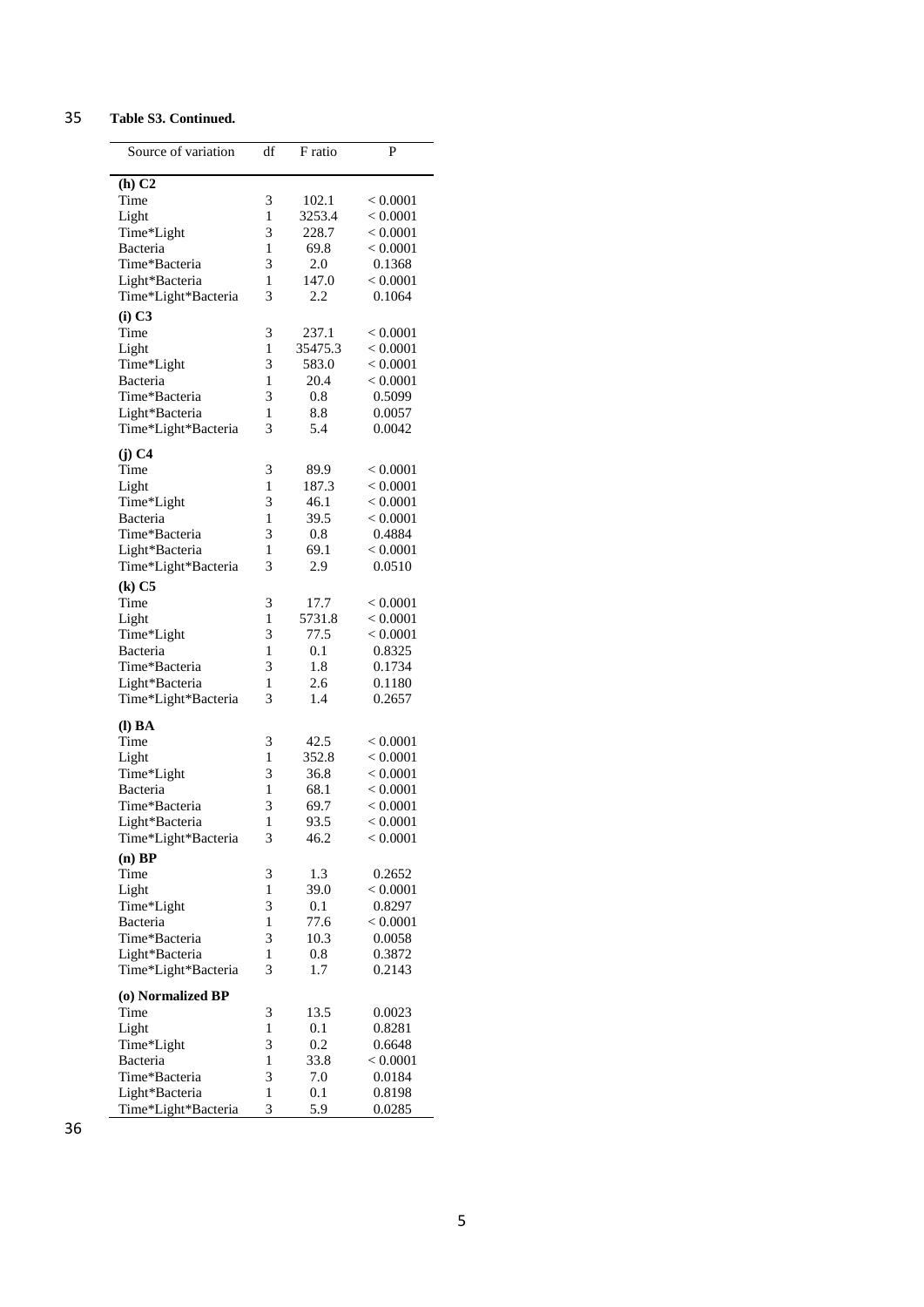| Source of variation     | df                       | F ratio | P-value  |
|-------------------------|--------------------------|---------|----------|
|                         |                          |         |          |
| $(a)$ DIC               |                          |         |          |
| Time                    | 3                        | 10.1    | < 0.0001 |
| Treatment               | $\overline{\mathcal{L}}$ | 266.0   | < 0.0001 |
| Time*Treatment          | 12                       | 6.9     | < 0.0001 |
| (b) DOC                 |                          |         |          |
| Time                    | 3                        | 244.7   | < 0.0001 |
| Treatment               | 4                        | 981.7   | < 0.0001 |
| Time*Treatment          | 12                       | 62.5    | < 0.0001 |
| $(c)$ a <sub>320</sub>  |                          |         |          |
| Time                    | 3                        | 133.9   | < 0.0001 |
| Treatment               | 4                        | 870.4   | < 0.0001 |
| Time*Treatment          | 12                       | 45.5    | < 0.0001 |
| $(d)$ S <sub>285</sub>  |                          |         |          |
| Time                    | 3                        | 49.5    | < 0.0001 |
| Treatment               | 4                        | 666.7   | < 0.0001 |
| Time*Treatment          | 12                       | 21.2    | < 0.0001 |
| (e) $\text{SUVA}_{254}$ |                          |         |          |
| Time                    | 3                        | 15.1    | < 0.0001 |
| Treatment               | 4                        | 45.3    | < 0.0001 |
| Time*Treatment          | 12                       | 13.9    | < 0.0001 |
| $(f) F_{tot}$           |                          |         |          |
| Time                    | 3                        | 359.4   | < 0.0001 |
| Treatment               | 4                        | 6588.4  | < 0.0001 |
| Time*Treatment          | 12                       | 258.7   | < 0.0001 |
| $(g)$ C1                |                          |         |          |
| Time                    | 3                        | 74.1    | < 0.0001 |
| Treatment               | $\overline{4}$           | 959.0   | < 0.0001 |
| Time*Treatment          | 12                       | 50.0    | < 0.0001 |
| $(h)$ C <sub>2</sub>    |                          |         |          |
| Time                    | 3                        | 144.9   | < 0.0001 |
| Treatment               | $\overline{4}$           | 1122.4  | < 0.0001 |
| Time*Treatment          | 12                       | 88.3    | < 0.0001 |
| (i) C3                  |                          |         |          |
| Time                    | 3                        | 198.8   | < 0.0001 |
| Treatment               | $\overline{4}$           | 9804.6  | < 0.0001 |
| Time*Treatment          | 12                       | 191.7   | < 0.0001 |
| $(j)$ C <sub>4</sub>    |                          |         |          |
| Time                    | 3                        | 174.4   | < 0.0001 |
| Treatment               | $\overline{4}$           | 99.8    | < 0.0001 |
| Time*Treatment          | 12                       | 19.8    | < 0.0001 |
| $(k)$ C5                |                          |         |          |
| Time                    | 3                        | 15.6    | < 0.0001 |
| Treatment               | 4                        | 1778.0  | < 0.0001 |
| Time*Treatment          | 12                       | 27.7    | < 0.0001 |
| (l) BA                  |                          |         |          |
| Time                    | 3                        | 43.4    | < 0.0001 |
| Treatment               | 4                        | 152.8   | < 0.0001 |
| Time*Treatment          | 12                       | 38.0    | < 0.0001 |
| $(m)$ BP                |                          |         |          |
| Time                    | 3                        | 0.5     | 0.5127   |
| Treatment               | 4                        | 36.6    | < 0.0001 |
| Time*Treatment          | 12                       | 3.3     | 0.0332   |
| (n) Normalized BP       |                          |         |          |
| Time                    | 3                        | 14.4    | 0.0012   |
| Treatment               | 4                        | 10.4    | 0.0001   |
| Time*Treatment          | 12                       | 4.1     | 0.0151   |

37 **Table S4. Summary of the ANOVAs showing the effects of the full factorial design including factors Time and**  38 **Treatment, for all variables of interest.**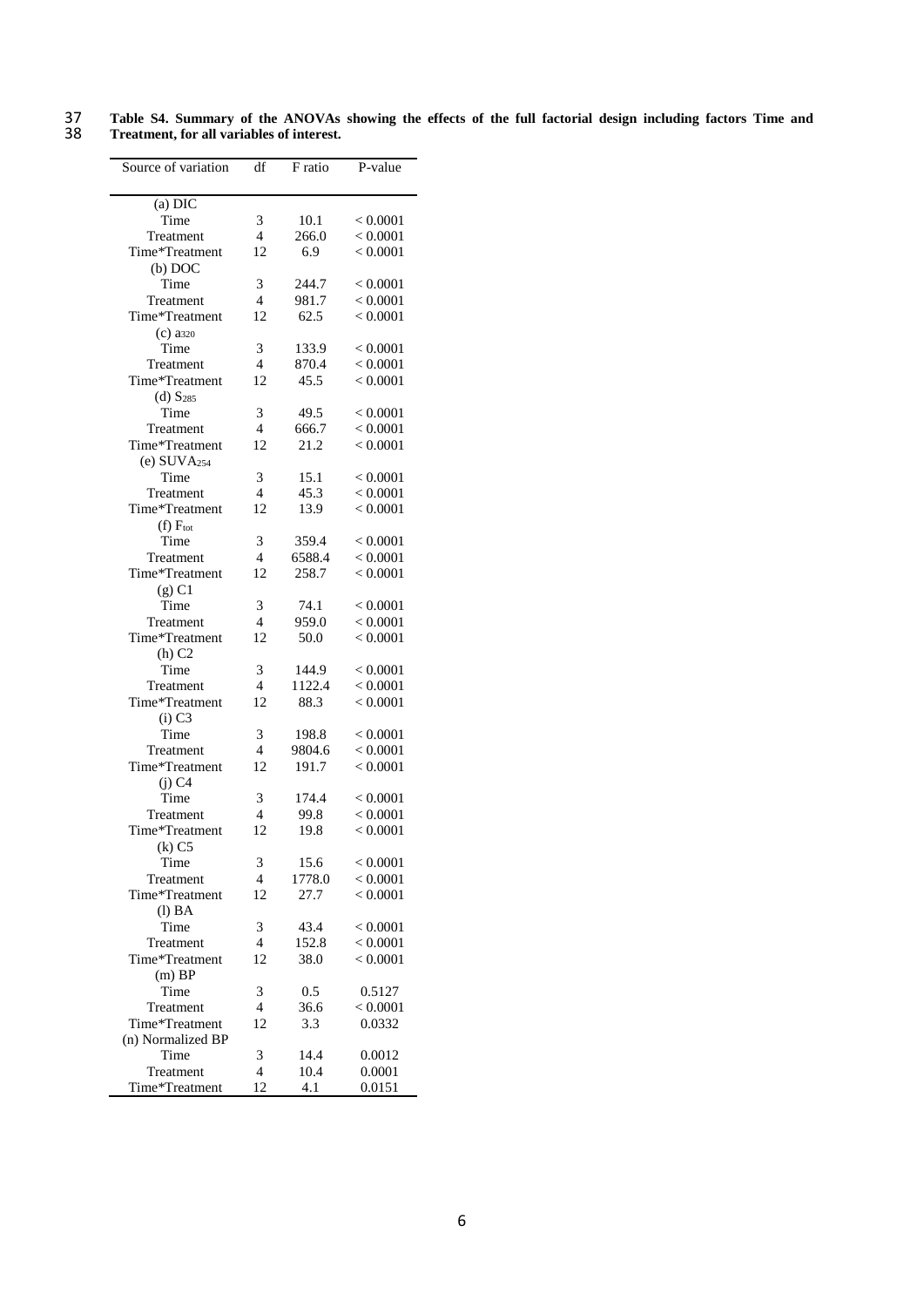



39<br>40<br>41<br>42<br>43 **Figure S1. Data from the Pendant sensors installed in the incubation tray (a). The top graph is showing the temperature of the sensor exposed to sunlight (light treatment, dashed line) or wrapped in black tape (dark treatment, continuous line). The bottom graph presents incoming irradiance (in Lux) as a relative measurement of incoming irradiance. As**  the incubation was conducted outside, the water temperature and irradiance received by the samples depended on local<br>meteorological conditions. The incoming irradiance (b) received at Quebec City during the experimental pe **meteorological conditions. The incoming irradiance (b) received at Quebec City during the experimental period (black line) is compared to irradiance received at the nearby village of Whapmagoostui- Kuujjuarapik (green line – mean over 2015 and 2016; CEN, 2020a) and at the study site SAS (red line – mean over 2017, 2018 and 2019; CEN, 2020b). Irradiance was not yet available at SAS in August 2016. Irradiance data at Quebec City come from Laval University station, with the three first days reconstructed from Pendant data as explained in the methods section.**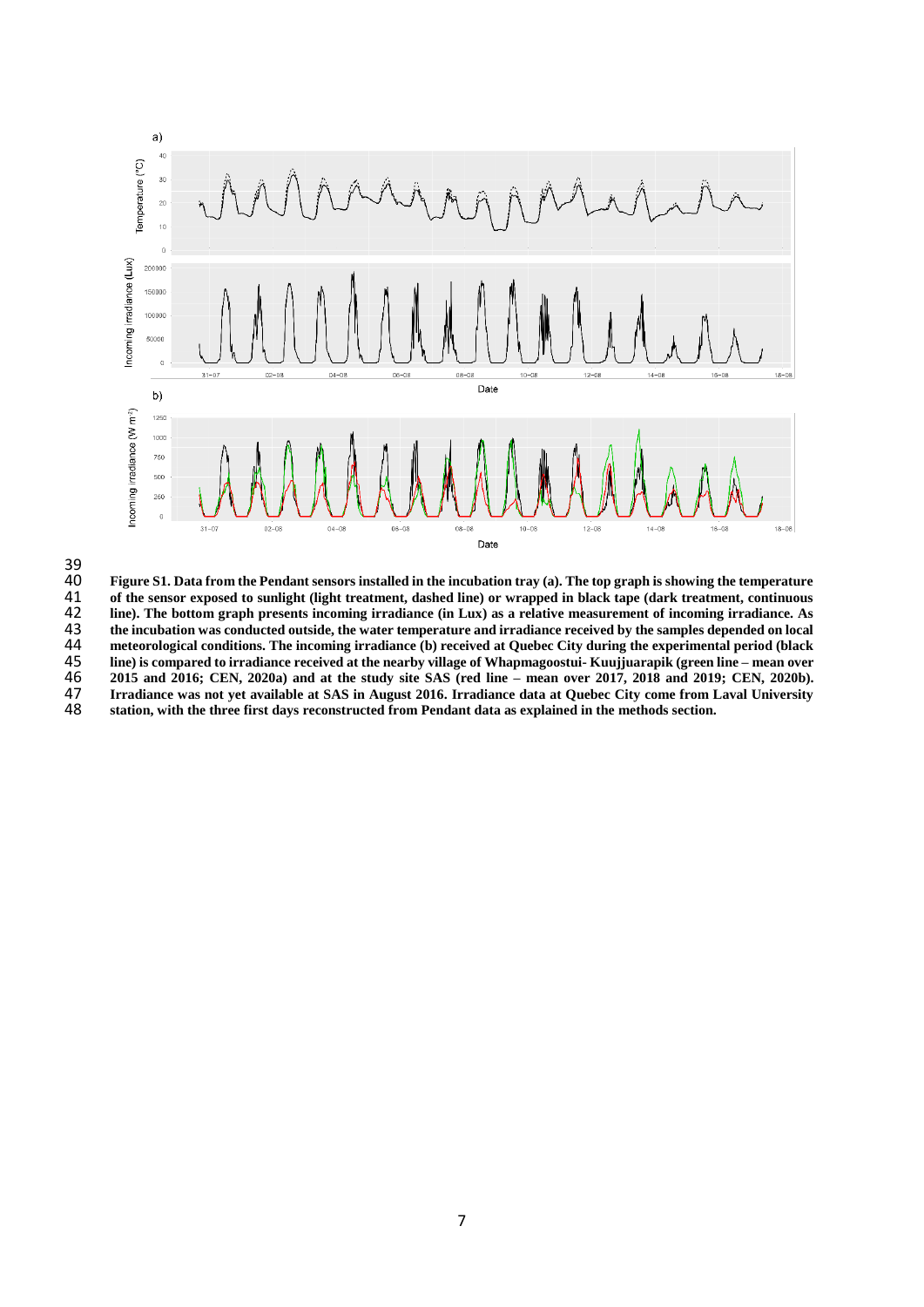

49<br>50<br>51 **Figure S2. The fingerprints (a) and loadings (b) of the five fluorescent components identified by the PARAFAC model** 

**(C1-C5). In (b), dashed and full lines respectively represent excitation and emission spectra.**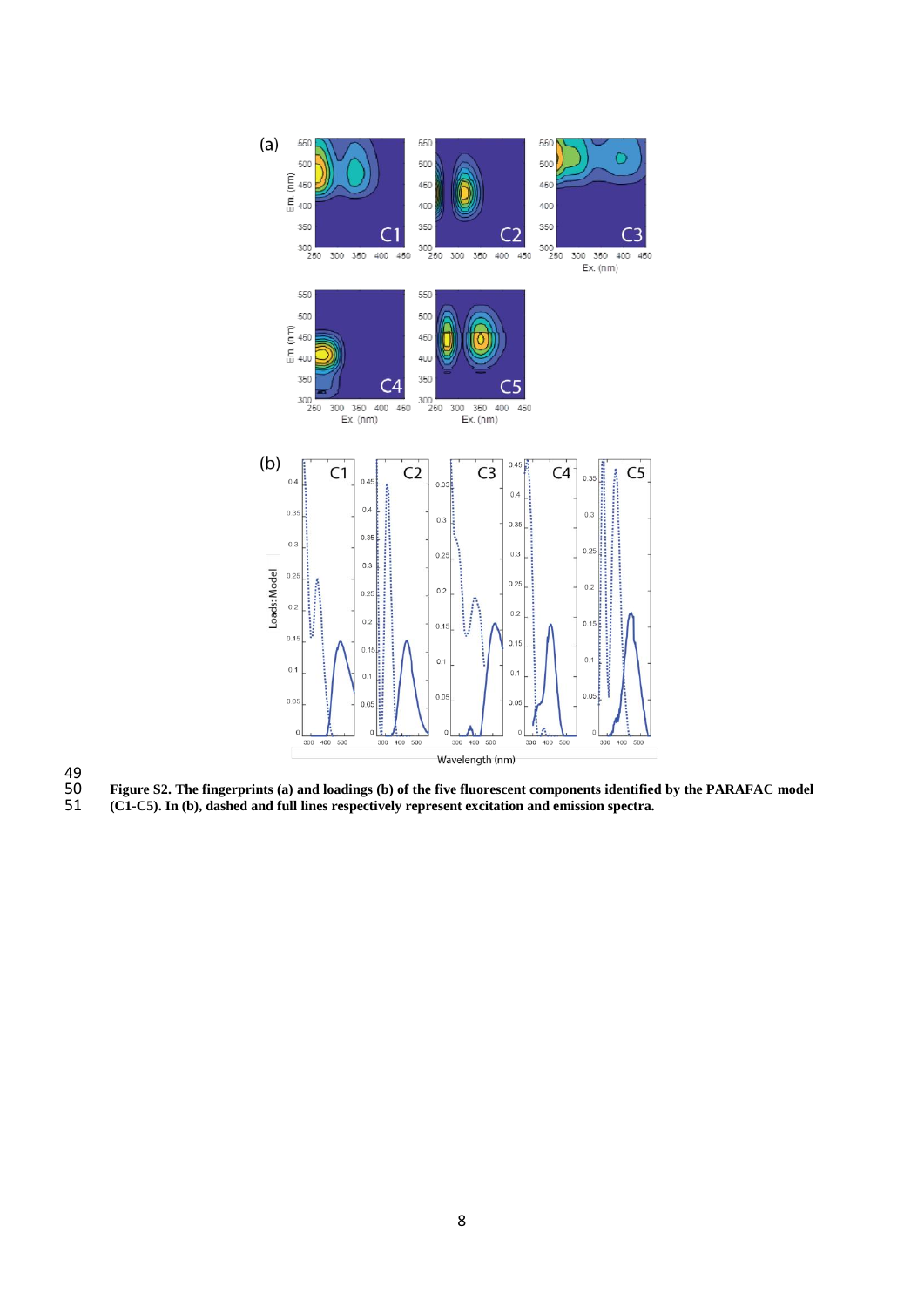

52<br>53<br>54<br>55 **Figure S3. Repartition of the total bacterial abundance (BA) among the low (LNA), medium (MNA) and high (HNA) DNA populations identified by cytometric gating. Unclassified bacteria that did not belong to any of these three populations are also shown. Refer to Figure S4 for gating examples.**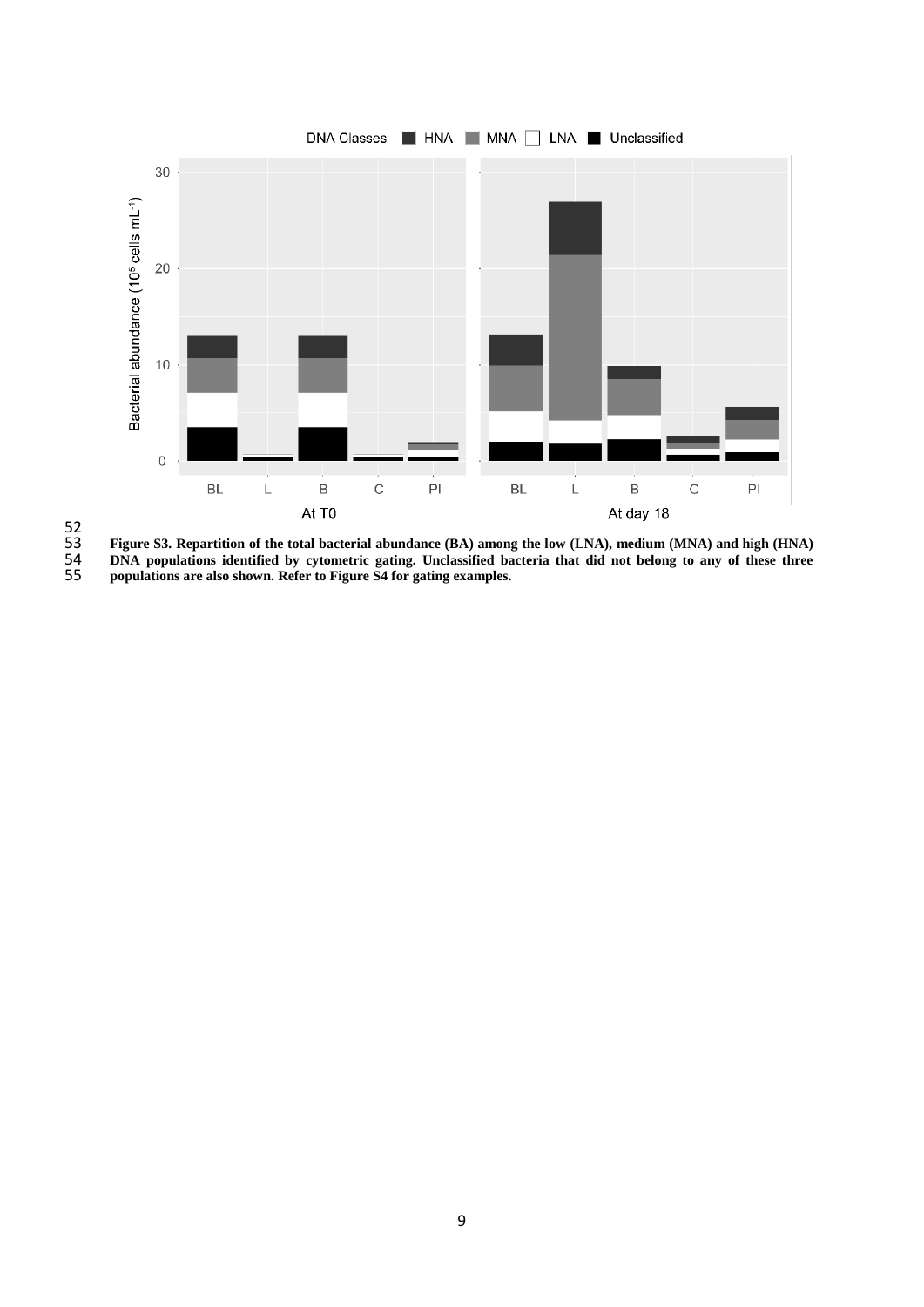

- 56<br>57<br>58<br>59 57 **Figure S4. Examples of the cytometric gating used for the extraction of the bacterial abundance. Low (LNA), medium**
- (MNA) and high (HNA) DNA populations were defined as massive group of cells discriminated on the strength of the
- 59 green fluorescence signal. Note that HNA = HNA1 + HNA2. The cytogram (a) is from a sample of the BL treatment at <br>60 18 days. The cytogram (b) shows the two massive populations that emerged in samples of the L treatment 60 **18 days. The cytogram (b) shows the two massive populations that emerged in samples of the L treatment after 18 days**
- 61 **of incubation.**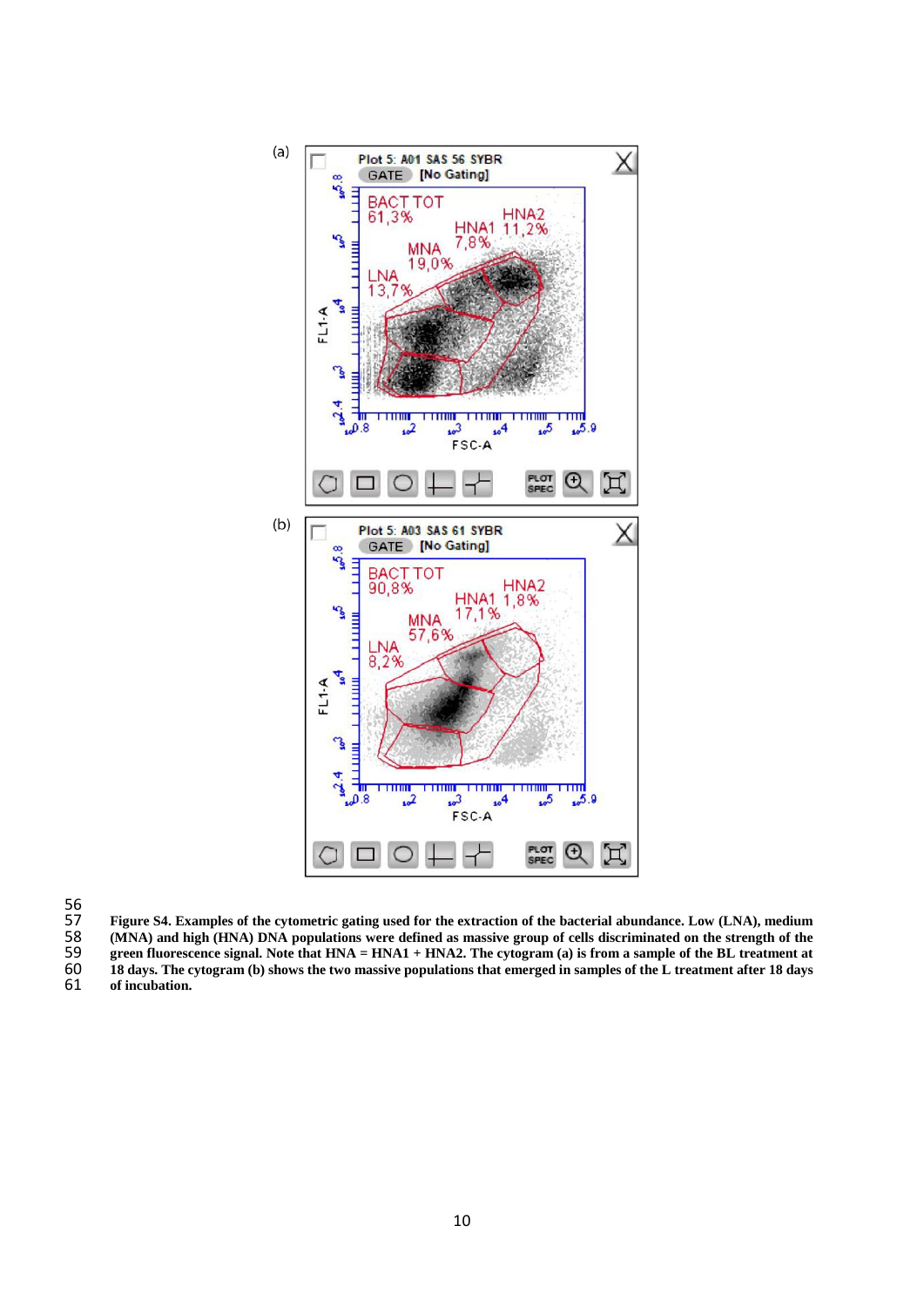## **References cited**

Bouchard, F., Laurion, I., Preskienis, V., Fortier, D., Xu, X. and Whiticar, M. J.: Modern to millennium-old greenhouse gases emitted from ponds and lakes of the Eastern Canadian Arctic (Bylot Island, Nunavut), Biogeosciences, 12(23), 7279–7298, doi:10.5194/bg-12-7279-2015, 2015.

Centre for northern studies (CEN): Climate station data from Whapmagoostui-Kuujjuarapik Region in Nunavik, Quebec, Canada, v. 1.5 (1987-2019). Nordicana D4, 2020a.

Centre for northern studies (CEN): Unpublished data, 2020b.

Dainard, P. G., Guéguen, C., McDonald, N. and Williams, W. J.: Photobleaching of fluorescent dissolved organic matter in Beaufort Sea and North Atlantic Subtropical Gyre, Mar. Chem., 177, 630–637, doi:10.1016/j.marchem.2015.10.004, 2015.

Graeber, D., Gelbrecht, J., Pusch, M. T., Anlanger, C. and von Schiller, D.: Agriculture has changed the amount and composition of dissolved organic matter in Central European headwater streams, Sci. Total Environ., 438, 435–446, doi:10.1016/j.scitotenv.2012.08.087, 2012.

Kida, M., Kojima, T., Tanabe, Y., Hayashi, K., Kudoh, S., Maie, N. and Fujitake, N.: Origin, distributions, and environmental significance of ubiquitous humic-like fluorophores in Antarctic lakes and streams, Water Res., 163, 114901, doi:10.1016/j.watres.2019.114901, 2019.

Kirchman, D.: Measuring bacterial biomass production and growth rates from leucine incorporation in natural aquatic environments, in Methods in Microbiology, vol. 30, edited by J. H. Paul, pp. 227–237, Academic Press. [online] Available from: https://www.sciencedirect.com/science/article/pii/S0580951701300478, 2001.

Lapierre, J.-F. and del Giorgio, P. A.: Partial coupling and differential regulation of biologically and photochemically labile dissolved organic carbon across boreal aquatic networks, Biogeosciences, 11, 5969–5985, doi:10.5194/bg-11-5969-2014, 2014.

Murphy, K. R., Timko, S. A., Gonsior, M., Powers, L. C., Wünsch, U. J. and Stedmon, C. A.: Photochemistry Illuminates Ubiquitous Organic Matter Fluorescence Spectra, Environ. Sci. Technol., 52, 11243–11250, doi:10.1021/acs.est.8b02648, 2018.

Osburn, C. L., Handsel, L. T., Mikan, M. P., Paerl, H. W. and Montgomery, M. T.: Fluorescence Tracking of Dissolved and Particulate Organic Matter Quality in a River-Dominated Estuary, Environ. Sci. Technol., 46, 8628– 8636, doi:10.1021/es3007723, 2012.

Osburn, C. L., Boyd, T. J., Montgomery, M. T., Bianchi, T. S., Coffin, R. B. and Paerl, H. W.: Optical Proxies for Terrestrial Dissolved Organic Matter in Estuaries and Coastal Waters, Front. Mar. Sci., 2(127), doi:10.3389/fmars.2015.00127, 2016.

Simon, M. and Azam, F.: Protein content and protein synthesis rates of planktonic marine bacteria, Mar. Ecol. Prog. Ser., 51, 201–213, 1989.

Søndergaard, M., Stedmon, C. A. and Borch, N. H.: Fate of terrigenous dissolved organic matter (DOM) in estuaries: Aggregation and bioavailability, Ophelia, 57(3), 161–176, doi:10.1080/00785236.2003.10409512, 2003.

Stedmon, C. A., Thomas, D. N., Granskog, M., Kaartokallio, H., Papadimitriou, S. and Kuosa, H.: Characteristics of Dissolved Organic Matter in Baltic Coastal Sea Ice: Allochthonous or Autochthonous Origins?, Environ. Sci. Technol., 41(21), 7273–7279, doi:10.1021/es071210f, 2007.

Williams, C. J., Yamashita, Y., Wilson, H. F., Jaffe, R. and Xenopoulos, M. A.: Unraveling the role of land use